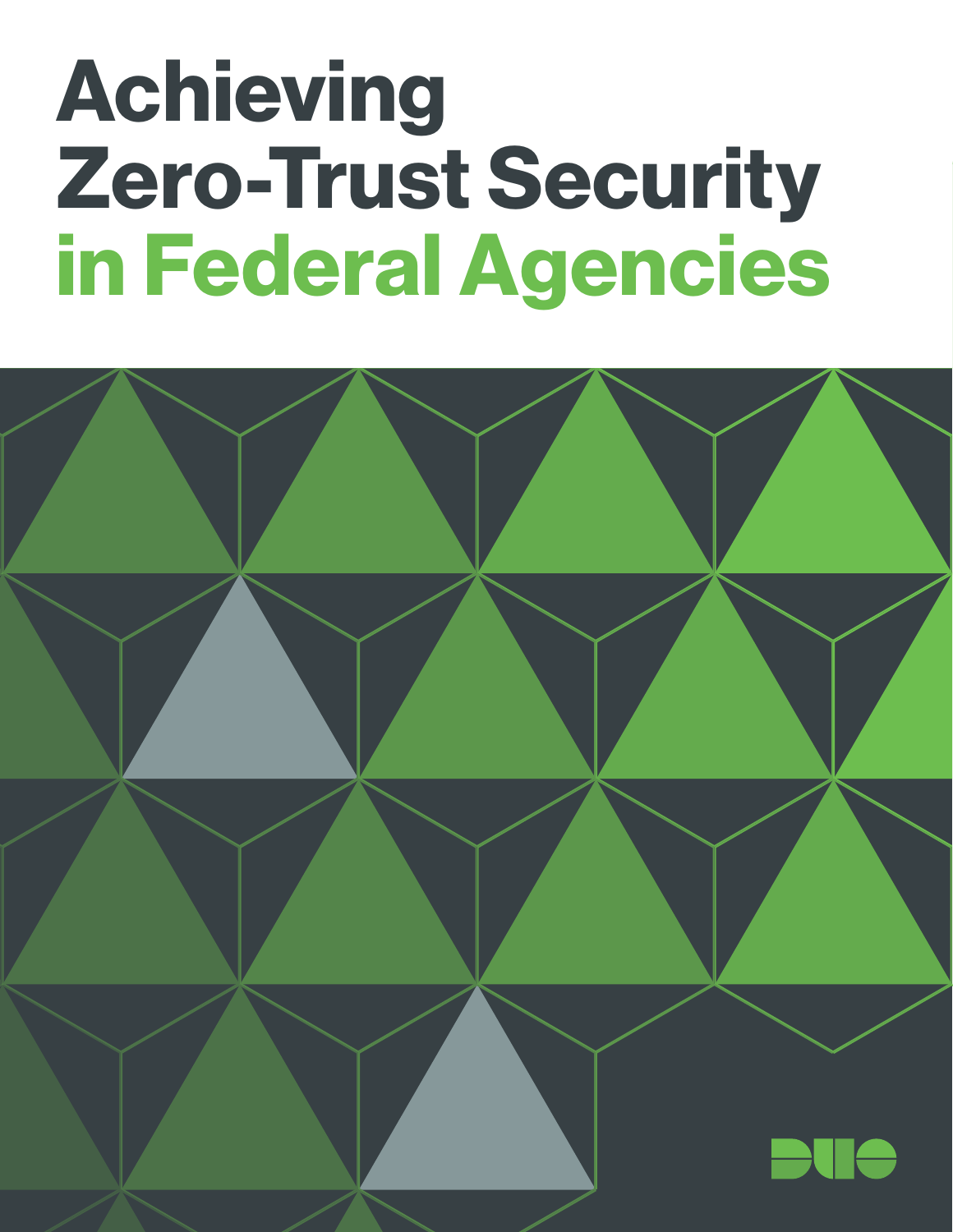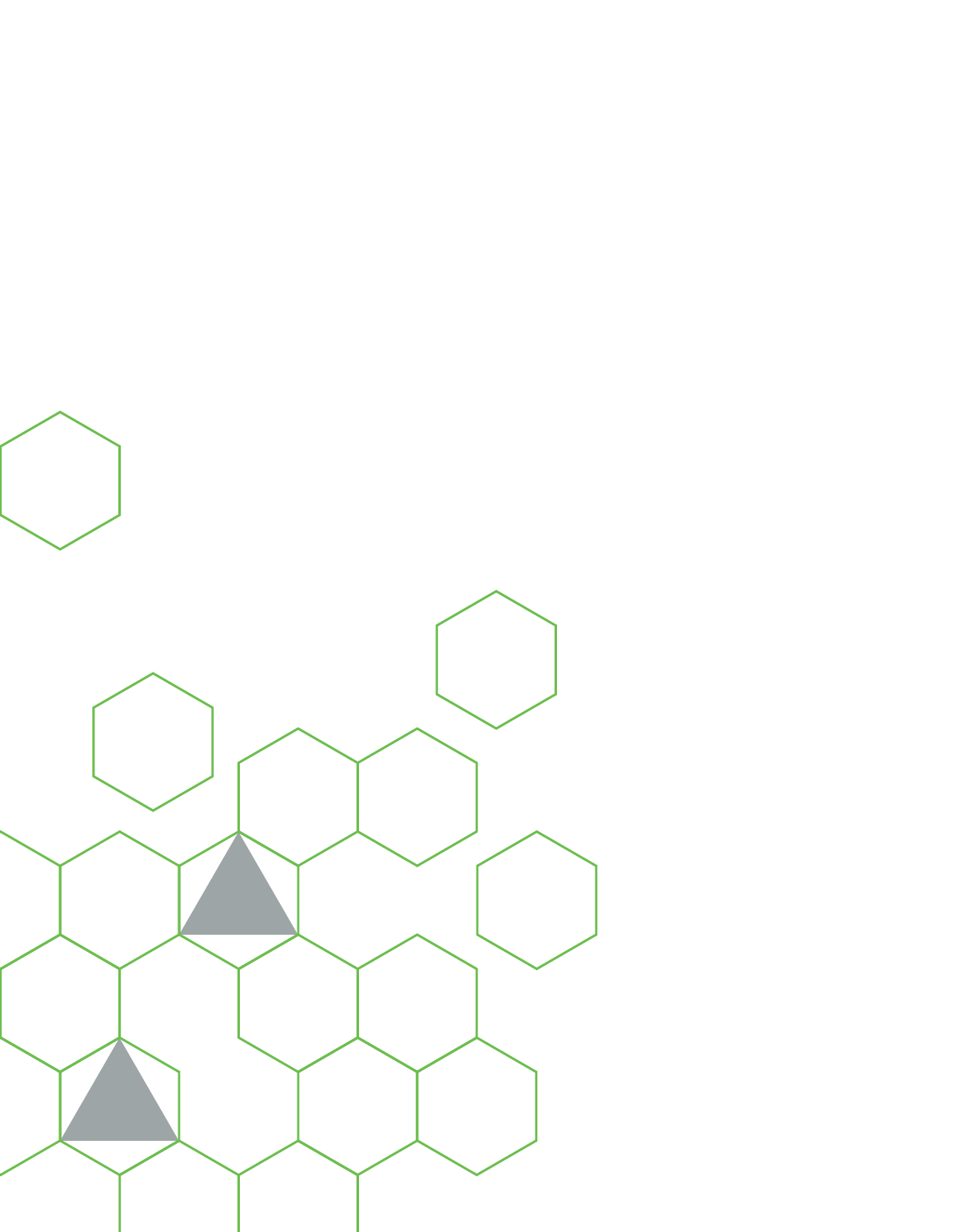In most federal agencies, terms like "agile" and "responsive" aren't used very often; like many large organizations, change happens incrementally over long stretches of time. So how can we expect federal agencies to stay up to speed with the constantly evolving digital landscape and keep secure?

Current IT modernization initiatives are challenging federal agencies to implement big changes to their infrastructure at an uncomfortable pace, as they look to accommodate the shift to cloud and mobile. An ideal security solution needs to account for both protecting users and rolling out on a realistic but still workable timeline. That's where zero trust comes in.

Zero trust is a security model that shifts the access conversation from traditional perimeter-based security and instead focuses on secure access to applications based on user identity, the trustworthiness of their device and the security policies you set, as opposed to the network from where access originates.

The concept of zero-trust security isn't wholly new, it was posited by the Jericho Group (a group of industry leading CISOs) way back in 2005 as they had thoughts and conversations on how to implement security in this new Internet-centric world we find ourselves in. Since then there have been several companies who have moved to implement zero-trust principles, the most famous one being Google. Google's BeyondCorp architecture journey started in 2014 and continues to this day. Google did a great job of documenting this journey to provide other organizations guidance and data on "lessons learned." And while everyone's journey will be unique, this is great place to start and a great architecture to use a reference.

### In the world of federal agencies, there are four underlying methods that can be coordinated to help achieve zero trust: continuous authentication, device assessments, user controls and application access.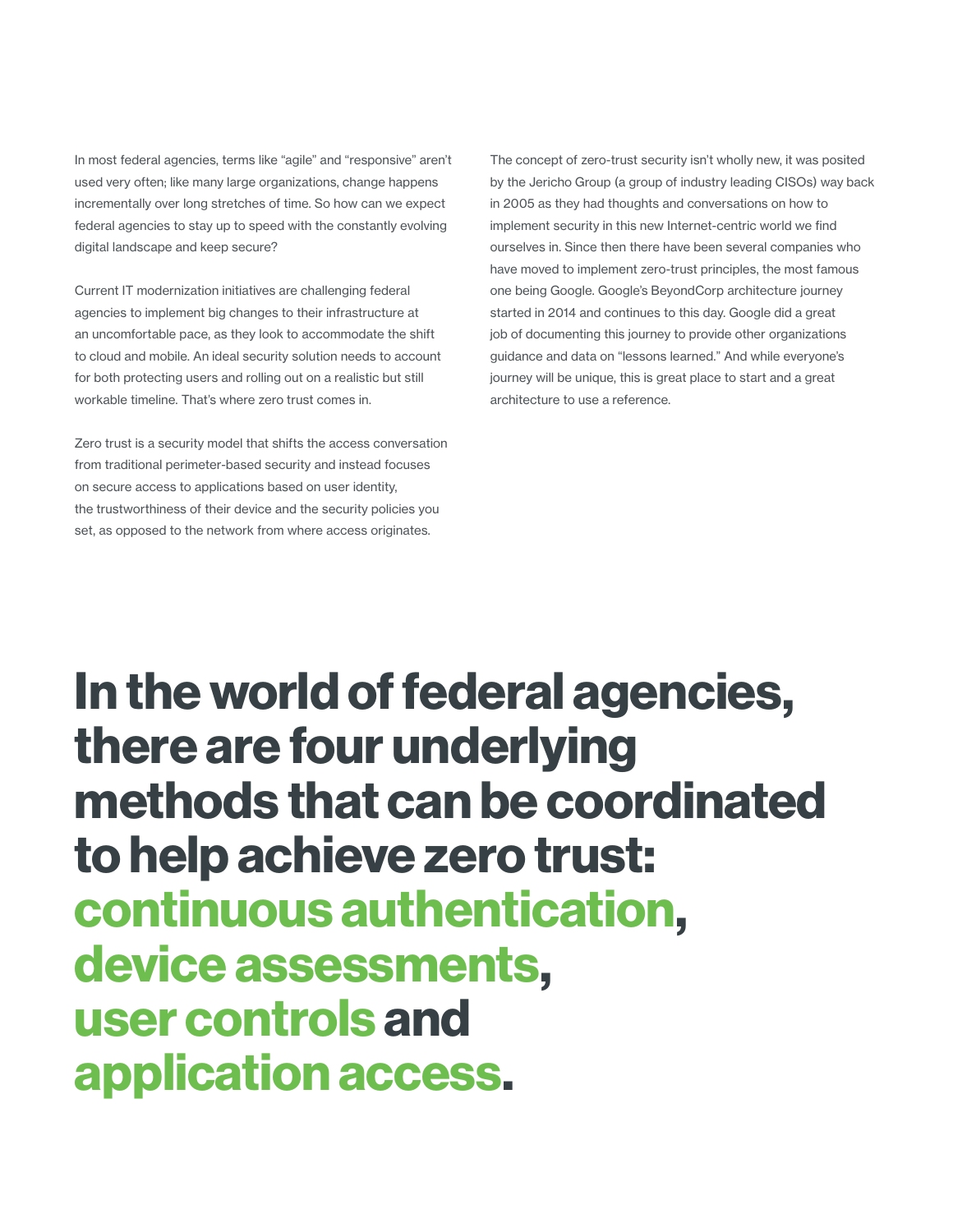# Continuous Authentication

One of the key premises behind zero trust is that the perimeter is now anywhere you make an access control decision, and a critical component is verifying user trust. Authentication or user verification needs to be continuous and should happen as a result of multiple coordinated data points instead of a single password or point of failure. Continuous authentication takes a novel approach to that idea by creating a "fingerprint" for each user based on how they use a device — and not any personally identifiable information — and then continually manages access based on the factors that make up that fingerprint.

That isn't as invasive as it sounds. Continuous authentication simply takes note of how you typically use your device, and then denies access when it senses off-pattern behavior that indicates an unauthorized user. For example, continuous authentication will track things like how a user types or how they use a laptop trackpad, and will allow access when those factors positively identify the right user; if another user happens to be able to log in, but their general usage patterns don't match the logged in individual, access will be denied.

Continuous authentication is user-specific, but doesn't rely on privacy-protected information, and it creates a security environment that protects from threats that other approaches don't account for. If a user has left their workstation while still logged in, continuous authentication prevents anyone else from taking advantage of the open session. Similarly, if a malicious virus or application attempts to spoof a user and execute its own commands, it would be disabled for not meeting all of the criteria established by continuous authentication.

Continuous authentication isn't perfect, but it can provide a balance between strong security and the usability that current users have become accustomed to, *and* it's valuable because it creates data points that are difficult to simulate. IT can also work in conjunction with other factors to moderate access, like the state of the device in question  $-$  so let's explore why that's so important.

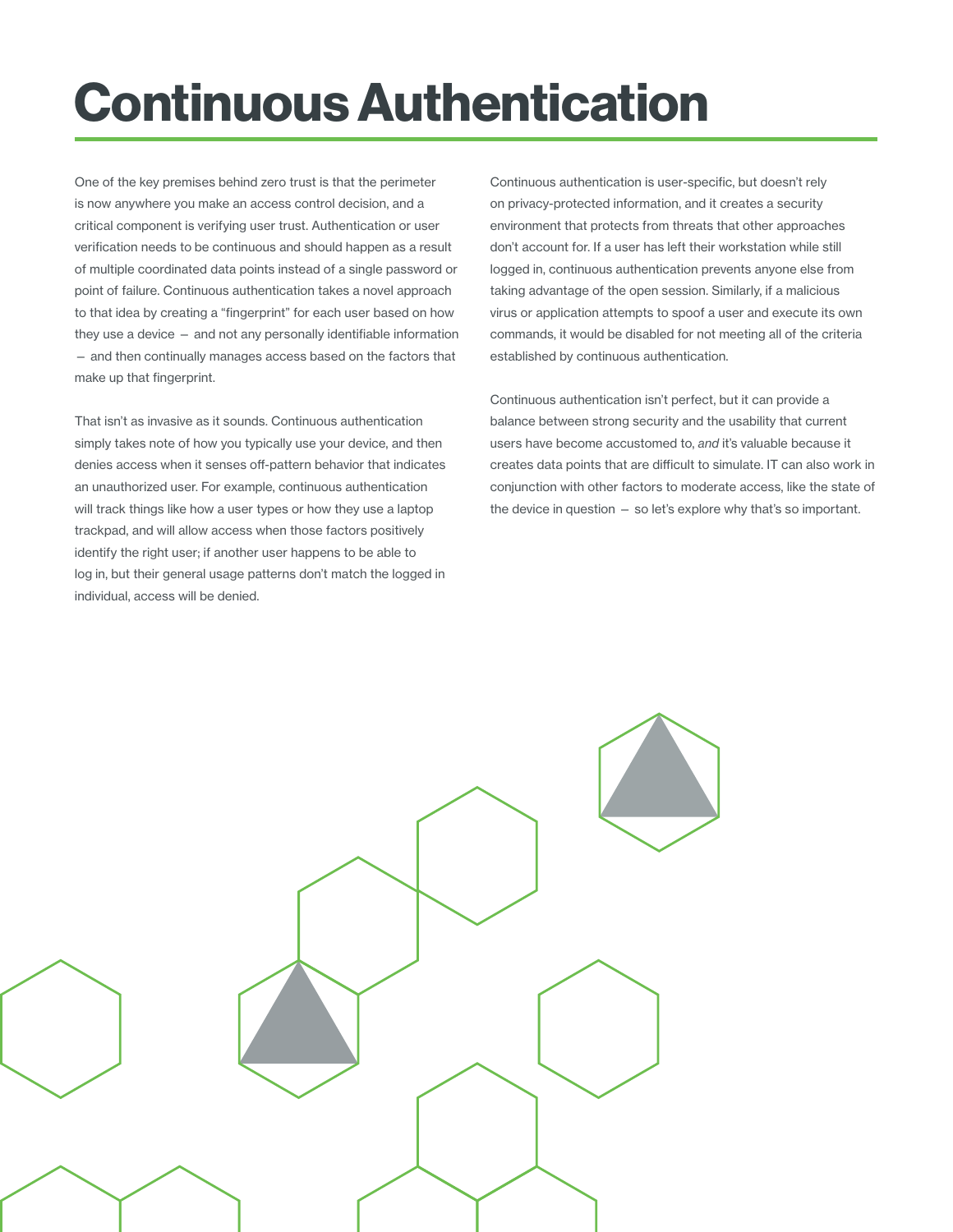### Device Assessments

The bring your own device (BYOD) revolution can represent a big challenge for large organizations like federal agencies, especially those used to dealing mostly with government furnished equipment (GFE). As full-time employees and contractors introduce their own hardware into a network, administrators in typical perimeter-based environments have to be prepared for personal phones, tablets and laptops that may not have the same standardized protections in place as government-owned hardware or GFE.

In the zero-trust model, that's not a problem, because administrators are able to establish access policies that only grant access to devices that meet specific criteria, these devices are then considered "trusted."

Device assessment is the first step toward creating a coordinated security policy at the device level. Remember that continuous authentication monitors for the signs of the right authenticated users on a device, and device assessments in a zero-trust framework monitor the devices themselves to make sure they meet a predetermined set of rules before they're granted access.

That means that in the context of zero trust, administrators can create an access policy, for example, that requires devices to be running specific OS versions, have certain security features turned on, like encryption and jailbreak/root detection, or have updated versions of Flash or Java.

#### The most important part about device assessments is that different policies can be used in concert with one another.

An administrator can require a phone to have the most recent version of Android or iOS as well as a lock screen that's protected by a PIN code, and deny access to any device that doesn't meet all of those criteria. With device assessment, administrators don't have to worry about unapproved devices gaining access, and users are given a clear understanding of why they were denied access, and what they'll need to do to resolve the issue.

### User Controls

In addition to creating access policies based on typical user behavior and device hygiene, a zero-trust model also relies on appropriate controls at the user level. That's typically achieved via access control on a per-application basis with role-based controls.

Here's what that means. Managing users individually requires a lot of care and feeding, and it increases the risk of human error inadvertently creating security flaws. For example, if a system relies on humans to maintain an accurate running list of which individuals should have access to which applications or files, that security is dependent upon the list always being accurate. In these cases, all it takes is one instance of human error like forgetting to update a user account to create a potential security hole.

With zero trust, administrators establish access roles across applications that govern which job roles should be allowed access — and not which individuals. For example, in federal agencies it's common to see access roles like "Contractor," where assigned users are able to see relevant materials like project-specific documents, but unable to access internal files or applications intended only for full-time employees.

Similarly, role-based access policies can differentiate between different internal users, so anyone with a junior-level role isn't able to access content that's only appropriate for senior-level roles.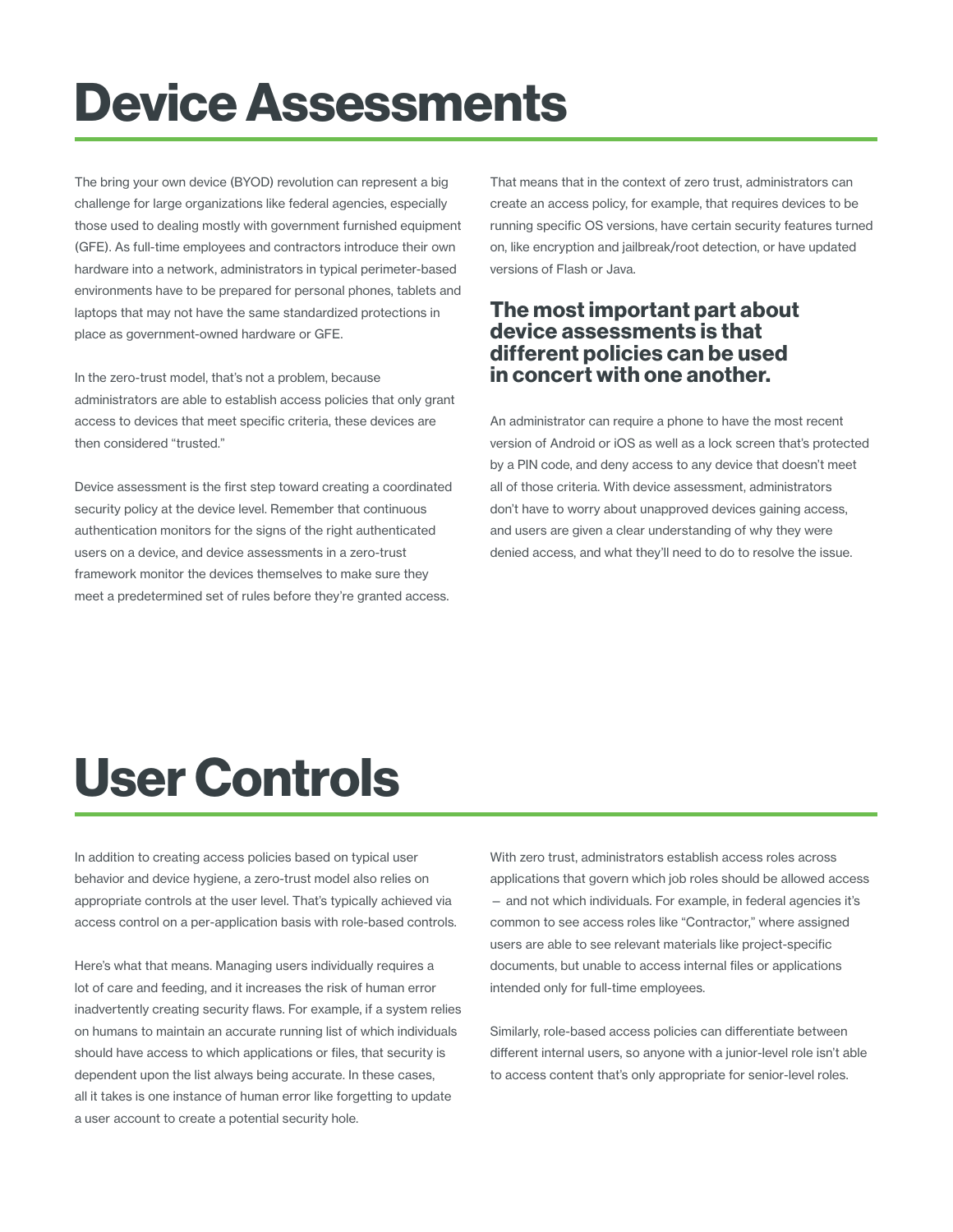# Application Access

At its core, zero trust is about access to applications. All applications. Establishing user identity and device trust set the table for seamless and secure access to applications – on-premises or in the cloud – with no discernible difference.

Secure application access from any device is the destination of the zero-trust journey. Providing granular, role-based access to specific applications based on your customized access policies reduces the attack surface should both the user and their device be compromised.

Zero trust doesn't mean that no trust exists. It means that trust is determined on a narrow path to a successfully authenticated user from a successfully interrogated device to a specific application. It also means that network location – inside vs. outside the perimeter, for example – isn't part of the recipe.

## **Conclusion**

Zero trust is absolutely achievable in federal agencies; to make it a reality, you'll need to keep three ideas in focus:

#### The perimeter is now anywhere you make an access control decision.

Continuous authentication, device assessments, user controls and application access are each good security methods on their own, but for optimal security — and to count as a true zero-trust model — they need to be used in coordination with one another.

Zero trust is designed to let administrators gradually migrate from a perimeter-based framework, so federal agencies can create plans that align with their IT modernization initiatives and allow them to take action without requiring massive changes all at once. This means you can apply these principles today, now, and they can grow with your agency on your mobile and cloud journey; effectively providing a seamless security architecture for the future.

Duo works with many federal agencies to advise and assist with migration to a zero-trust framework using Duo Beyond, which was built on the core tenets and principles of zero trust.

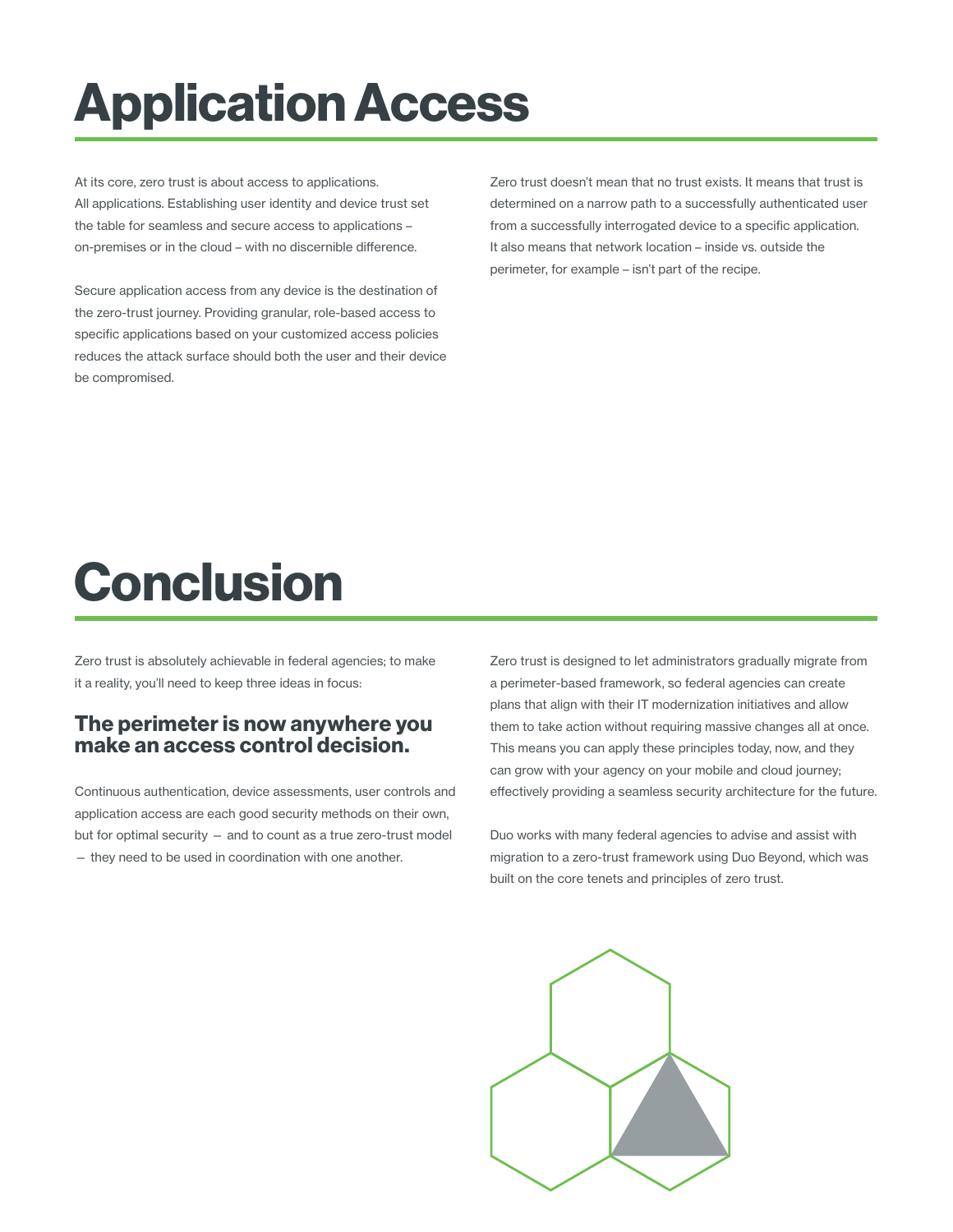

### Duo makes security painless so you can focus on what's important.



### Trusted Users

Verify user identities with advanced two-factor authentication, and enforce user access policies to limit access to applications.



#### Trusted Devices

Duo checks the security health of your users' devices. Block, warn or notify users of risky devices with our device access policies.



### Every Application

Protect both cloud and on-premise applications, and simplify access with our secure single sign-on.





Email sales@duo.com North America

866.760.4247

Europe, Middle East & Africa